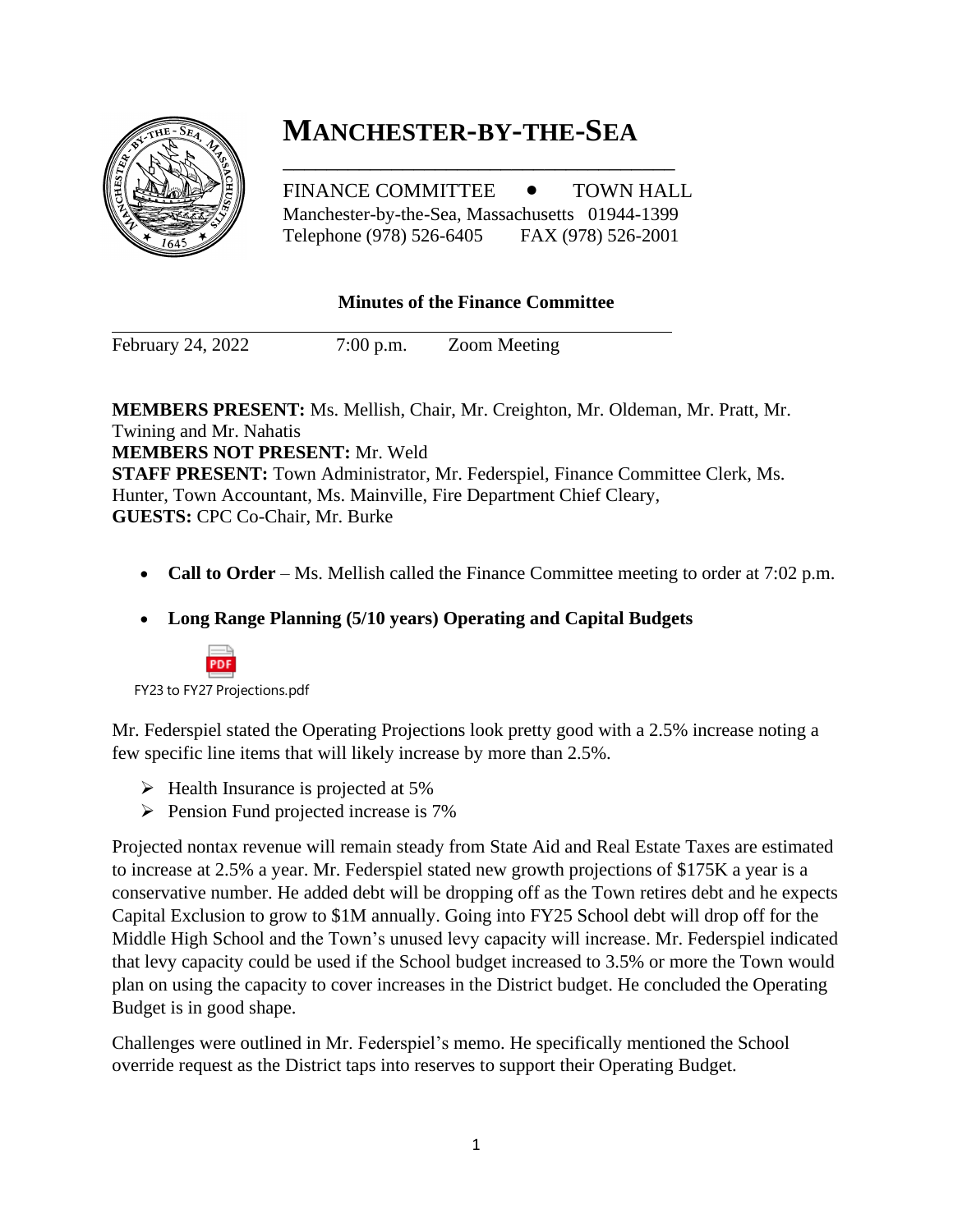- $\triangleright$  Essex asked the District to reduce the impact of the budget increase on the Town which is resulting in the District to making cuts to staff and programs and increasing the District's use of reserves.
- $\triangleright$  The override for FY24 could be \$2M with Manchester's share 66% of that this would result in a 5% tax increase just for the override plus the 2.5% to keep pace with Town expenses.
- ➢ Additional challenges include Sweeney Field, Tucks Point and the Rotunda, DPW build or rebuild and the Senior Center.
- ➢ In FY26 the retired debt of \$400K per year could be rolled over into a new bond and raise \$12M to take care of most of the list.
- ➢ Additionally, the Town may need to start treating the water at the Lincoln Street Well for PFAS (the forever chemicals). The Town's testing jumps around a bit once the Town exceeds the 20 parts per trillion amount allowed by State law, we may face building a facility to address PFAS and magnesium. Mr. Federspiel anticipates State and Federal funding will cover most of the anticipated costs.
- ➢ In 2030 OPEB Trust Fund will be fully funded, saving the Town \$300K and in FY35 the Pension Liability will be fully funded saving \$1M annually. As additional Town debt rolls off for the Middle High School, the debt for the Essex Elementary School could be assumed with the Town managing debt for only two schools.

Mr. Federspiel concluded projections are based on assumptions and we do not always know if assumptions come true.

Ms. Mellish asked about the unused levy capacity in FY25 and why was there a decrease in the amount going forward. Ms. Mainville stated she believed the decrease assumed additional use for capital projects. Ms. Mellish stated \$500K is unused and the percentage of increase is not reflected in the capital budget. Ms. Mainville will confirm and reply.

Mr. Pratt stated he had two questions the first about Essex pushing back on small increases to the Town's Budget for the District but indicating support for a significant override. The second question is around the increases in the District budget that cause the budget to increase. Mr. Federspiel does not have an answer to the first question but did reply that the District budget includes increases in Special Education Placements plus transportation to those placements, Health Insurance is increasing by 10% this year and the overall District budget by agreement with the two Towns is anticipated at 3.5% annually.

Ms. Mellish added the District plans for an override once every 10-years. Mr. Oldeman asked how the override would be used by the District. Mr. Federspiel stated two thirds for needs programs and positions and one third to replenish reserves for the next ten years. Mr. Oldeman stated if Essex is not meeting the ask year-to-year how the Town will manage the override. Mr. Federspiel indicated there had been no real discussion to that point.

Ms. Mellish stated she did not want the meeting derailed by discussion of the District budget this meeting is about coming to grips with the operating spreadsheet which does not include staffing requests. Mr. Federspiel stated the staffing requests include one officer for the Police Department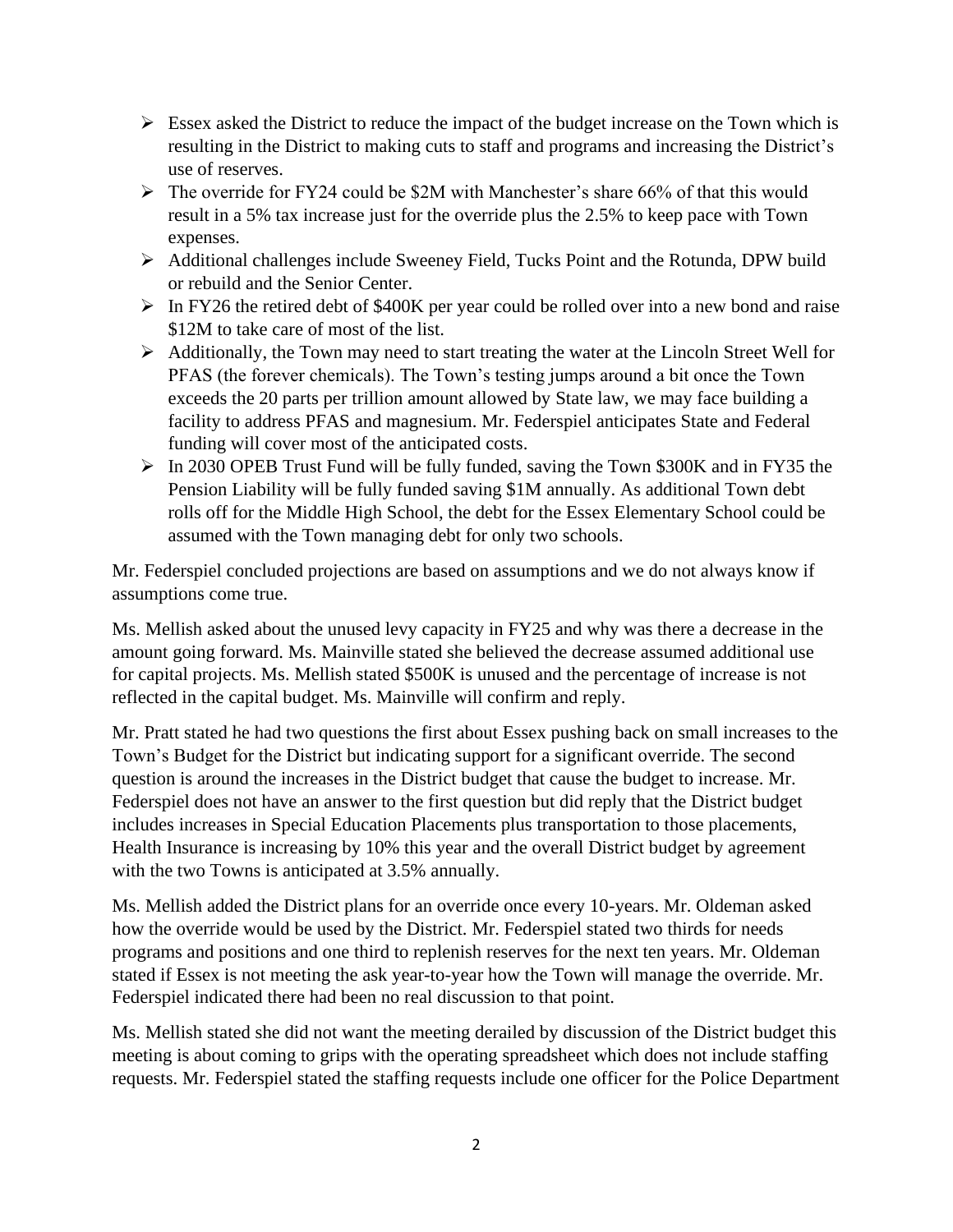and requests from the BOH and Fire Department. Mr. Twining confirmed the budget does not include a change in the Dispatch Center. Mr. Federspiel stated that was correct.

Mr. Twining also asked about fund balance and stabilization use. Ms. Mellish stated stabilization is historically not used, it requires a two thirds vote at Town Meeting. Mr. Twining noted there was no projected increase in the stabilization account. Ms. Mellish stated the stabilization account was added to and invested, the return on investment is low which is why the projections stay level.

Mr. Pratt asked about new growth and what was the average for new growth. Ms. Mainville stated new growth has been as high as \$308K and as low as \$150K.

# • **Budget Impact Additional Position Requests (Police 1, Fire 3, BOH 1)**

Ms. Mellish asked if the current budget includes the proposed three new positions. Mr. Federspiel verified it does not. The Police budget shows the Department carrying the injured officer at a cost of < \$60K plus \$20K in benefits with the proposed new hire \$70K plus \$20K in benefits not in the budget. Ms. Mellish asked the proposed new salaries would be covered by an increase in the levy limit. Mr. Federspiel stated that would be one way or the Capital budget could be reduced by the increase of the proposed new salaries. And salaries would be covered by reserves.

Ms. Mellish asked for confirmation that projected reserves after projected use for FY23 was \$2,632,548. Ms. Mainville confirmed that was correct. Ms. Mellish stated reserves would then be between 10% and 12%, Mr. Federspiel confirmed that was correct.

Ms. Mellish asked for the Committee's feed back on the additional position for the Police Department. Mr. Oldman asked for clarification around reserve officers and how the reserve officer pool would be depleted over time. Chief Fitzgerald stated by January 1, 2027 all reserve officers must be fully trained or qualify with additional training and 2,400 hours working on patrol. Chief Fitzgerald indicated Dispatch work is not considered as qualifying time. Mr. Oldeman stated he was sympathetic to the request, and it was under no one's control.

The Committee unanimously agreed to support the Police Officer hire.



Mr. Federspiel stated in the eyes of the BOH the pandemic exposed weaknesses in the structure of the BOH Department. Following Covid and transitioning to the challenge of moving forward there is a desire on the part of the Board to be better prepared.

Mr. Pratt and Mr. Oldeman proposed sharing a Health Agent in the spirit of regionalization. Mr. Federspiel stated the BOH is reluctant to share a Health Agent. Mr. Oldeman pointed out a shared resource pushes the Town in the right direction. Mr. Federspiel noted the State is putting funding towards regional efforts. Mr. Pratt asked how hard it was to hire a Health Agent. Mr.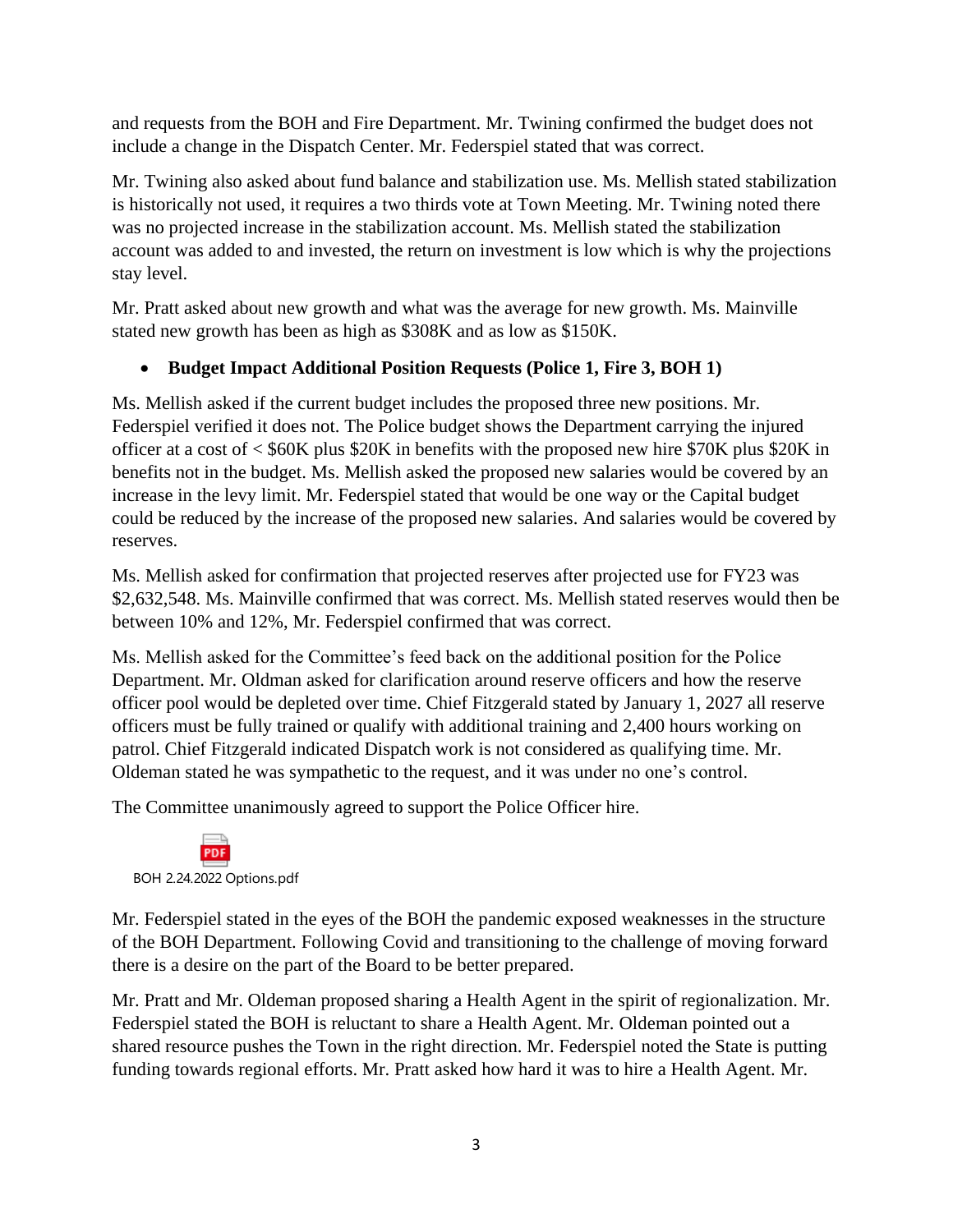Federspiel stated it will be difficult to fill the position not many are going into the field and fewer have all the necessary skills and certifications.

Mr. Creighton stated he supported regionalization and looking at other communities with a similar need. The BOH comes down to risk management and adding \$60K to the BOH budget along with Police and Fire is a lot.

Ms. Mellish proposed setting aside the decision while Mr. Pratt, Mr. Oldeman and Mr. Creighton support researching regional options. Mr. Federspiel stated the BOH had the opportunity to join three other Towns for a shared Nurse and Social Worker and had the grant in hand but ultimately the BOH turned down the opportunity.

Ms. Mellish proposed analyzing the BOH contract services. She agrees the BOH may need more resources.



**PDF** 

Fire Dept Overtime Projections.pdf

The Committee reviewed staffing options presented by Chief Cleary. The Chief's options:

- $\triangleright$  Option A status quo one floater
- ➢ Option B add one firefighter, four shifts of three, two "floaters"
- $\triangleright$  Option C add one firefighter, two shifts of three and two shifts of four, no floater

With Option B the projected overtime budget is lower, however, the level of service provided with Option C is 20% higher. Option C provides the Department with 4 Fire Fighters on duty for multiple shifts, allowing for 2-in and 2-out in the event of a fire or two simultaneous EMS calls with the capability of transporting to the hospital.

Overtime was significantly higher this past year with one full time Fire Fighter out on medical leave.

Ms. Mellish asked how many fire calls came into the Department, Chief Cleary stated the Department received 1,424 total calls, 11 Fire and 630 EMS calls, 53 hazardous condition calls, 195 false alarms, 64 good intention calls, 146 service and lift assists and an additional 400 inspections.

Mr. Pratt asked if there was an opportunity to raise the rate for EMS service. Chief Cleary stated the Department bills at the top tier for EMS calls with transport, \$3,400.00.

Mr. Federspiel indicated the decision depends on the level of service the Town should have.

Ms. Mellish polled the Committee indicating the Committee needed to decide. Mr. Oldeman supported Option B stating there is merit in reducing overtime. Mr. Creighton agreed supporting